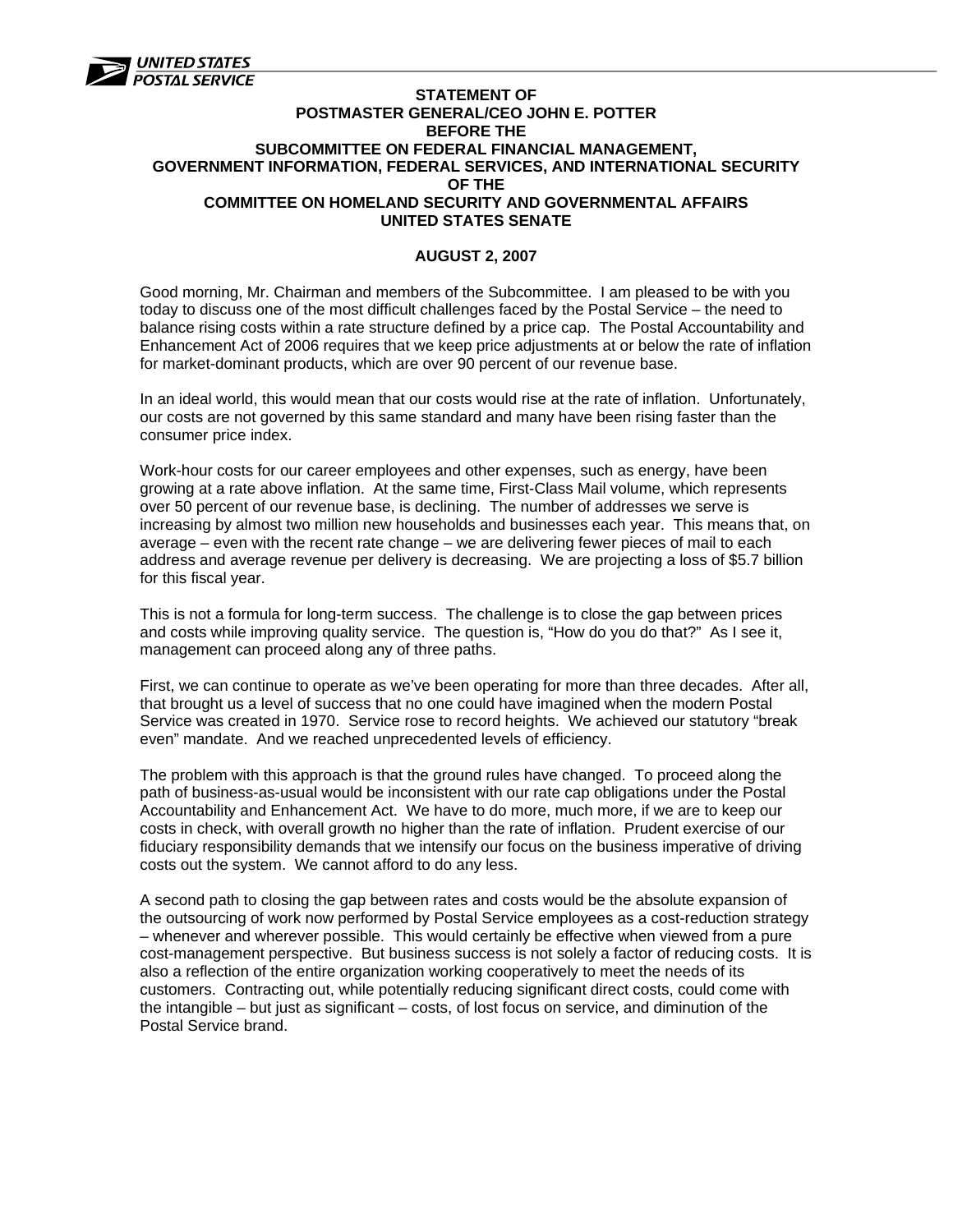That is why I prefer a third path – working directly with our unions and customers to confront the critical issues we are facing as an organization, such as improving service to meet the changing needs of the marketplace, as well as the need to increase revenue and reduce costs. By doing this, we can develop the solutions that can help us overcome flaws in our business model.

The tentative collective-bargaining agreement we reached with the National Association of Letter Carriers last month does this. It keeps the most important focus where it must be – on our customers – by helping us to improve service and operational efficiency. It provides our employees with a fair wage. And it commits both parties to growing the business. This is more important than ever, as we operate in a competitive environment in which customers vote with their feet, no longer bound by a monopoly that is meaningless in today's wired world.

We were successful in reaching negotiated agreements with each of our major unions in this year's round of bargaining. This is a reflection of the value of cooperative labor-management relations. We do not expect that we can agree on every issue, every time, but we have demonstrated our ability to overcome our differences, confront our shared challenges, and negotiate working agreements that benefit the Postal Service, our employees, and the people we serve.

The Postal Service occupies an unusual position within the federal government. It is required to be operated ". . . as a basic and fundamental service provided to the people by the Government." Yet, unlike most other agencies, the cost of providing our service is not borne by taxpayer-funded Congressional appropriations. Rather, is paid for by its customers through the purchase of postal products and services.

Since the modern Postal Service assumed operations from the heavily-subsidized Post Office Department in 1971, it has been required to operate like a business. With the enactment of the Postal Accountability and Enhancement Act, this requirement has been underlined significantly, since we must now operate within the restraints of a price cap – although there are no offsetting restraints on our cost drivers.

To overcome this considerable limitation, the Postal Service must redouble its efforts to reduce costs and increase productivity. But if we are to do that, it is necessary that management retain the flexibility to explore and implement cost-reduction initiatives that support the fulfillment of our mission of providing high-quality, affordable, universal mail service. In doing this, we are also protecting the interests of all postal stakeholders, including our employees, by offering the attraction of minimal rate adjustments, so as to maximize mail volume in a hyper-competitive communications and delivery marketplace.

This means we must continue to change. We must question our assumptions about what we do and how we do it. We must be open to new ways of doing business. We cannot assume that what worked in the past will work today – or tomorrow. And we must consider our expectations about the Postal Service within the context of today's financial reality.

Over the past several years, we have been very successful in managing costs. But that very success – which has eliminated the low-hanging fruit – requires us to reach even higher and to look at our operations more intensely to build on this success. As we work to take this to the next level, my approach is to look at every event as an opportunity to lower costs. By an "event," I mean a situation that requires us to make a decision to continue doing what we've been doing or to make a change. Events can take many different forms.

For example, when a lease expires for a postal facility, we have to take a hard look at our needs going forward. Do we need as much space as the old lease provided? As we deploy new equipment that can sort larger mail pieces into delivery sequence, we might need less space for carriers to sort mail at their local delivery offices. If that's the case, we should negotiate for less space or attempt to lease a smaller facility.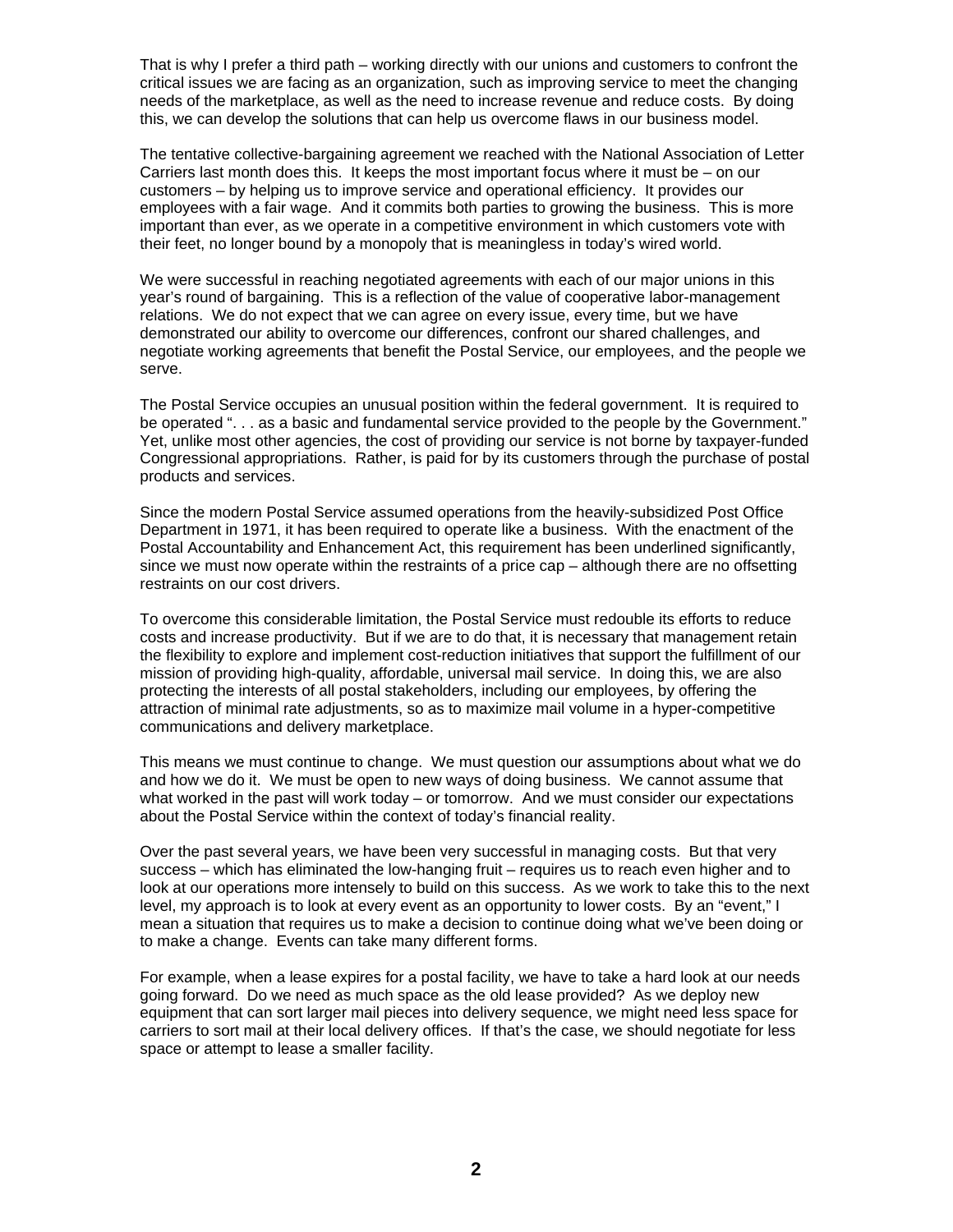When a highway mail transportation contract comes up for renewal, we need to take a realistic looks at our transportation needs. Are we paying for a trip or vehicle capacity beyond our actual requirements? Are we paying the contractor to haul a half empty truck from one Post Office to another? In the simplest terms, are we paying for more vehicle cube than we have mail? If we are, we have to use the opportunity to change the contract specifications and match mail volume with the trip frequency and truck size.

And we have to continue to examine new deliveries as well, since this function is one of our largest cost drivers. Average annual cost per delivery for a route served by a city carrier is \$215. For a rural carrier, this is \$164 and for contract delivery, \$106. Unlike many mail processing, support, and retail functions, mail delivery itself cannot be automated.

With delivery-point growth approaching two million new homes and businesses each year, it makes good business sense to examine the available options when preparing to serve new delivery areas. It could mean that some new deliveries would be served by more economical contract services. But it is worth emphasizing that the overwhelming majority of new delivery continues to be assigned to Postal Service carriers and that contract service represents less than two percent of the nation's deliveries.

By "new deliveries" we are referring to a newly established business or residential address where the Postal Service has not previously provided service.

As you know, expansion of contract delivery services has become the subject of a great deal of discussion over the last several months. This is one of the reasons we are here today. I am hopeful that the information I can provide today will assist in your understanding and consideration of this matter.

Through testimony at previous hearings and through correspondence, I have referred to contract delivery services as a valuable tool in helping provide quality, affordable service to our customers.

Contract delivery has affected only a portion of new deliveries, not existing deliveries already provided by Postal Service carriers. Contract delivery expansion has not resulted in the layoff of any letter carriers.

Contractors and Postal Service employees are governed by the same legal and administrative standards regarding the sanctity and security of the mail entrusted to them. The Postal Inspection Service, the federal law enforcement agency charged with protecting the security of the mail, ultimately determines the suitability of contractors. And there is no appreciable difference in the care exercised by postal employees or contractors in the care of the mail.

The independent Ponemon Institute, a leading privacy and data protection think tank, has named the Postal Service the "most trusted" government agency for the last three years and, for 2007, among the ten "most trusted" of all organizations. This is a judgment of the organization as a whole – reflecting the combined accomplishment of all groups, working together.

The Postal Service's use of private-sector services is not a 21st-century development. We have used contractors to transport and deliver mail since 1785, when Congress first authorized the Post Office to contract with stagecoach companies for mail transportation. This was later expanded to include delivery. In fact, the storied Pony Express was a contractor to the Post Office Department.

Much of the mail you receive each day—whether delivered by a City Letter Carrier or a Rural Letter Carrier—has been handled by contractors providing over-the-road or air transportation. Moreover, the postage stamp that paid for that mail may have been purchased at a supermarket, convenience, stationery, or greeting card store.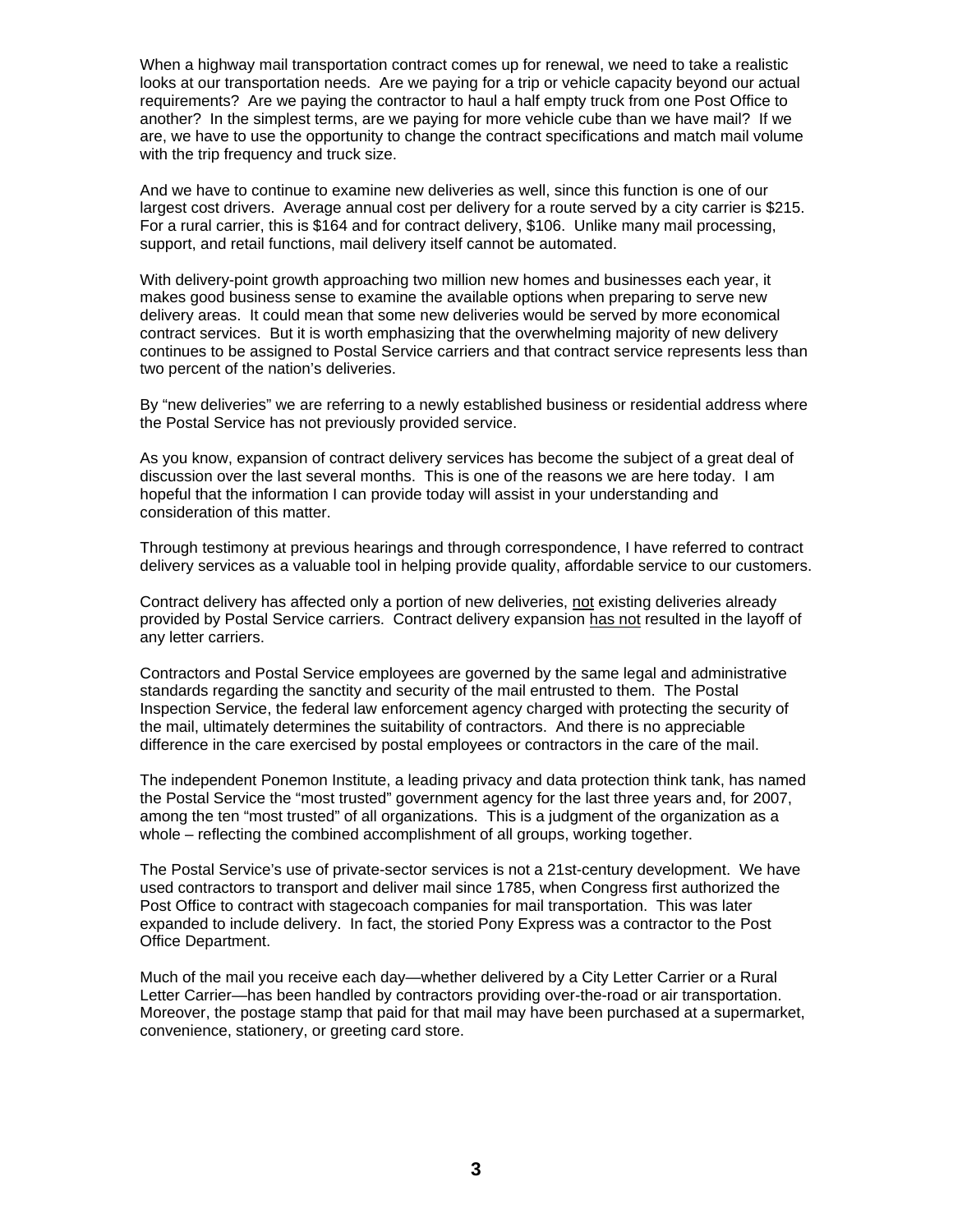In addition, it is quite possible that the postage was applied by a postage meter, which are all owned and leased by private-sector providers. And it is very likely that many of you have had experience with one of our contract postal retail units, nearly 4,000 of which are operated by respected local business people in their communities.

In addition, the Postal Service, with the concurrence of the Postal Regulatory Commission, uses our rate schedule to effectively incent mailers and consolidators to presort and transport the mail. Through the use of workshare discounts, valued at roughly \$18 billion last year, an entire industry has flourished to help increase mail volume and revenue. These are just a few of the ways that the Postal Service, in cooperation with the private sector, provides high-quality, consistent service to the American public in the most cost-effective and efficient manner.

Looking beyond the specific subject of contract delivery, there is a bigger issue at stake. That is the ability of the parties, the Postal Service and its unions, to resolve their differences through the collective-bargaining process.

One of the most important accomplishments of the Postal Reorganization Act of 1970 was the extension of full collective-bargaining rights to the postal unions. Over the course of more than three decades, these have served our employees, our unions, and the Postal Service well. And, in serving the Postal Service well, they have served our customers well.

As difficult as negotiations may sometimes be, the process is designed to produce consensus, maintain stability, and protect uninterrupted mail service for our nation. Because the Postal Service is a public service, federal law forbids our employees from striking. This principle also takes the form of a provision in our collective-bargaining agreements.

In its wisdom, however, Congress recognized that bargaining impasses can occur and understood that there must be a mechanism to resolve seemingly insoluble disputes that, in other situations, might result in work stoppages. That method, enshrined in the Postal Reorganization Act of 1970 and continued and expanded through the provisions of the Postal Accountability and Enhancement Act of 2006, calls for fact finding, mediation, and mandatory arbitration if the parties reach impasse.

The current round of bargaining between the Postal Service and the National Association of Letter Carriers was lengthy, difficult and, at one point, seemed headed for arbitration. Yet, as intractable as some of the issues appeared, we continued discussions at the highest levels of both organizations and, as I have noted, arrived at a tentative agreement – without the need for arbitration. Among its other terms, the new agreement contains specific provisions addressing the issue of delivery outsourcing.

I have always been a strong believer in the value of the collective-bargaining process. No one understands the issues we face better than Postal Service people – management and our unions. No one understands our shared challenges better than we do. No one understands the opportunities better than we do. Our future is the future of the organization. There is no one in a better position than we are to build the agreements that will help us face that future together – successfully. And, as we have seen, the process can – and does – work.

Of course, we are mindful that many others have taken an interest in the subject of contract delivery. While there are different thoughts as to the relative advantages of one form of delivery compared to another, I am extremely encouraged by the level of interest. It represents widespread agreement that the mail and, in particular, mail delivery service, continues to offer unique value to our customers, their communities, and the American economy.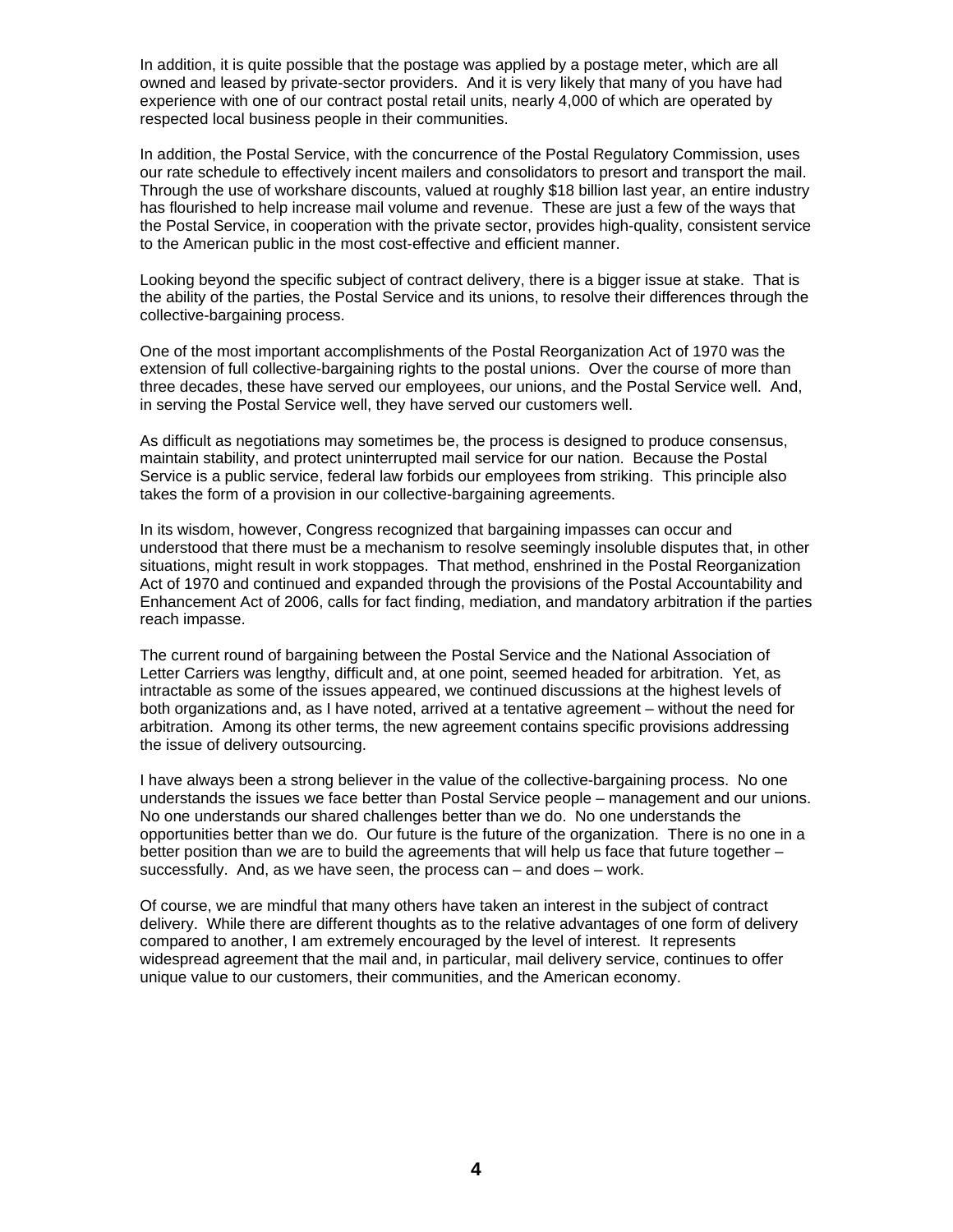Having participated closely in the collective-bargaining process over the last decade, I am no longer surprised at its amazing flexibility. Even when the issues it is asked to take on can seem larger than the ability of the parties to resolve them, the process itself often brings out the very best in its participants. I have seen this time and time again. And I remain impressed that such a simple process, when approached in good faith, allows the parties to see beyond their individual and immediate interests and act for the greater good. Because in doing that, all parties – including the people we serve – are the winners.

Collective bargaining in the Postal Service has been shown to be a valuable and productive tool in bringing the Postal Service and its unions together on an equal footing. The process represents a sound public policy decision, one made almost four decades ago by public law, which not only allows, but more importantly, requires the parties to bridge their differences without the need for direction from parties who are not directly involved in the process.

The continued viability of the process requires that the Postal Service retain its ability to bargain collectively on a level playing field, and know that agreements that are reached through goodfaith negotiations, and the subjects of those negotiations and agreements, will not be altered as a result of legislative action. The precedent set by legislatively overriding a long-standing provision of a collective bargaining agreement is very dangerous for all parties. It is not hard to imagine how a future Congress with a different composition or different priorities could tilt the playing field dramatically in a different direction.

As the Chief Executive Officer of the Postal Service, and as a member of the Postal Service's Board of Governors, I am keenly aware of my responsibility in the development and implementation of policies that support our mission of providing quality, affordable, universal mail service to our nation. This is why I am extremely concerned about the precedent of legislative intervention in the collective-bargaining agreements with our employee unions. If Congress acts on restricting or eliminating the option of contract delivery, what other work or cost-management initiatives would be next? This is dangerous step on a very slippery slope. While, today, such an action might be to the advantage our employees, in the future, a different Congress might intervene on issues adverse to employee interests.

The hurdles created by the new postal law are among the highest we have ever faced. Removing specific cost-management strategies from consideration through additional legislation limits the tools that are available to the Postal Service to satisfy the mandates of our enabling legislation.

When I became Postmaster General in 2001, the Postal Service's debt had reached more than \$11 billion dollars. That was a huge burden to carry; simply servicing the debt exceeded \$300 million a year. It is very clear that the Postal Service has to take thoughtful, serious actions to continue to control costs or we will be back on track to potentially incur significant debt – which also contributes to increases in our costs.

In planning for today's hearing, the Subcommittee has also expressed its interest in the Postal Service's efforts to develop modern service standards and to measure our performance against those standards. Both of these requirements were established by the Postal Accountability and Enhancement Act, which recognizes that sound adjustments of the Postal Service's processing and transportation network depend upon accurate service standards and performance measurement systems for our market-dominant products. In turn, greater network efficiency will be the primary driver behind better service performance in the future. We have undertaken a wide range of activities to comply with the requirements of the new law in this respect.